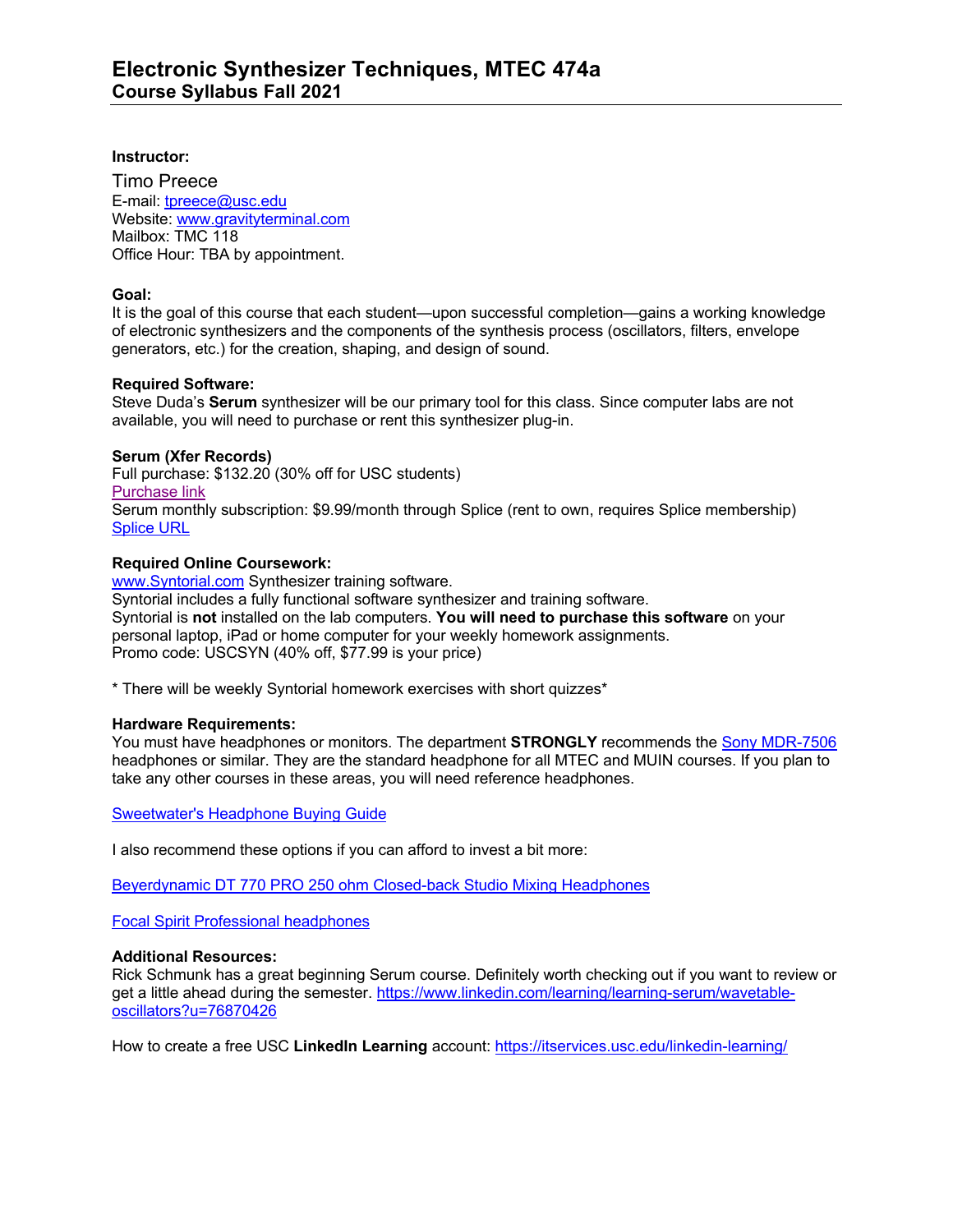| <b>Date</b> | <b>Class Topic</b>                                                                      | <b>Syntorial Section Quiz</b> |
|-------------|-----------------------------------------------------------------------------------------|-------------------------------|
| 8/23        | Course Introduction; Syntorial, Serum                                                   |                               |
| 8/30        | Oscillators and Sound Sources                                                           | $1 - 3$                       |
| 9/6         | No Class - Labor Day                                                                    |                               |
| 9/13        | Wavetables                                                                              | $4-6$                         |
| 9/20        | Noise Oscillator                                                                        | $7-9$                         |
| 9/27        | <b>Filters</b>                                                                          | $10 - 12$                     |
| 10/4        | LFO                                                                                     | $13 - 15$                     |
| 10/11       | <b>Envelopes and Modulation</b>                                                         | $16 - 18$                     |
| 10/18       | Modulation Matrix and LFOs                                                              | 19-21                         |
| 10/25       | <b>MIDTERM EXAM</b> – Patch Assignments and a Test<br>covering Syntorial lessons 1 - 21 | $1 - 21$                      |
| 11/1        | Matrix and LFO                                                                          | 22-24                         |
| 11/8        | <b>FX Tile</b>                                                                          | 25-27                         |
| 11/15       | <b>Custom Wavetables</b>                                                                | 28-30                         |
| 11/22       | Gates and Arpeggiation - Modulation Sources                                             | $31 - 33$                     |
| 11/29       | <b>Final Exam Due</b> – Take home quiz and Serum patches<br>that need to be completed.  |                               |
|             |                                                                                         |                               |

# **Course Outline • Syntorial Quiz Schedule**

# **Communication and Online Materials:**

Please make it a habit to check your USC email account. If you do not regularly use that account, make sure you have it forwarded to the account you do use. Any emails I send to the class will use the USC email account. All course materials, including slides, audio examples, handouts, and assignments, as well as class grades will be available in Blackboard (https://blackboard.usc.edu). Be sure to check Blackboard if you have to miss a class. You are responsible for any materials presented and assignments made even if you are not in class that day.

## **Grade Breakdown:**

- Assignments and Patches 45%
- Online Reading Quizzes 15%
- Midterm Exam 20%
- Final Exam 20%

## **Sharing of course materials outside of the learning environment**

USC has a policy that prohibits sharing of any synchronous and asynchronous course content outside of the learning environment. Please do not share or otherwise distribute class materials, music scores or recordings produced by me or any students in the conduct of this course without expressed permission.

*SCampus Section 11.12(B)*

*Distribution or use of notes or recordings based on university classes or lectures without the express permission of the instructor for purposes other than individual or group study is a violation of the USC*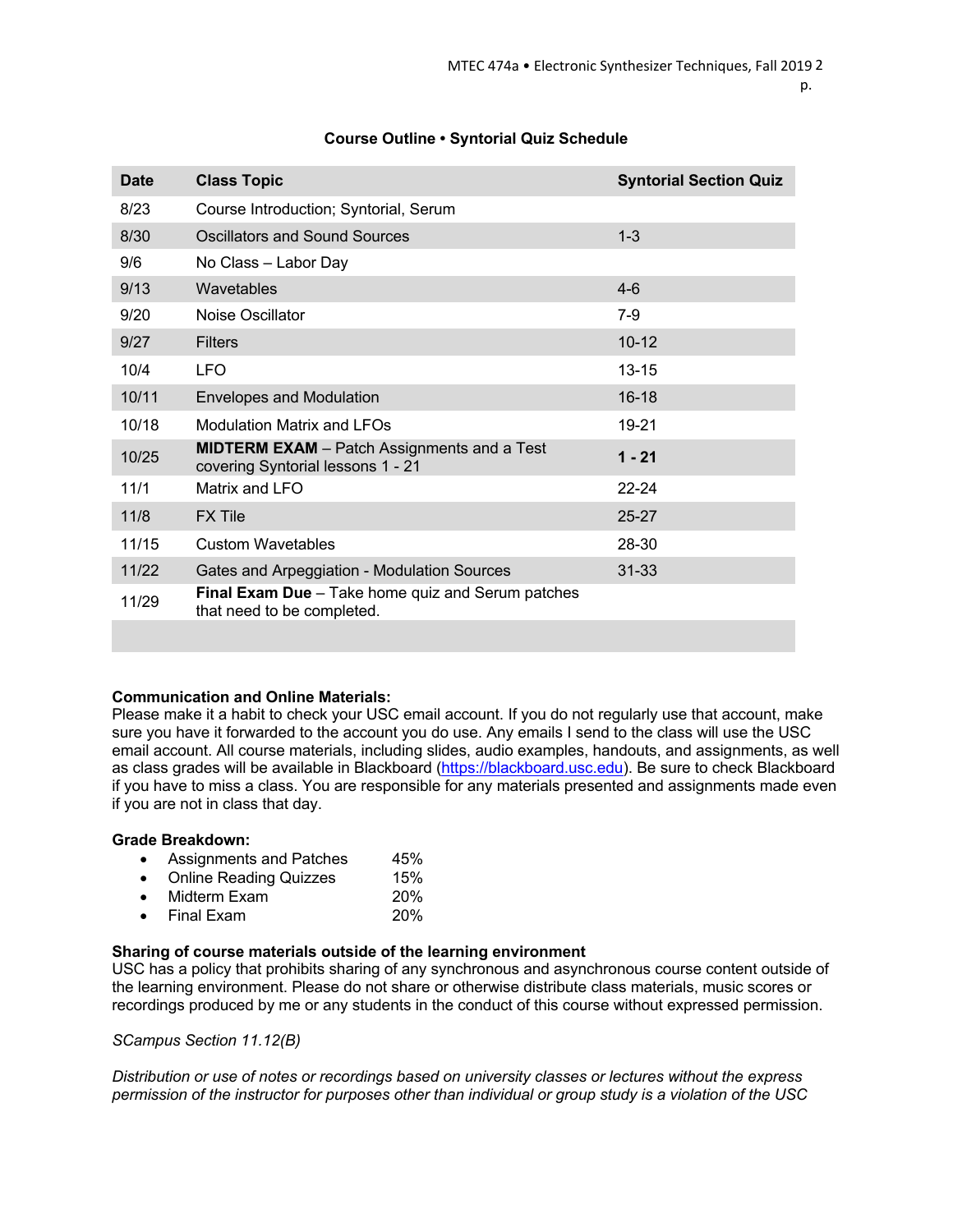*Student Conduct Code. This includes, but is not limited to, providing materials for distribution by services publishing class notes. This restriction on unauthorized use also applies to all information, which had been distributed to students or in any way had been displayed for use in relationship to the class, whether obtained in class, via email, on the Internet or via any other media. (SeeSection C.1 Class Notes Policy).*

#### **Zoom etiquette**

I expect you to demonstrate your presence and participation in class by your being on camera in all Zoom sessions. If you will be unable to keep your camera on during the synchronous Zoom session, please contact me prior to the class session to discuss.

#### **USC technology rental program**

We realize that attending classes online and completing coursework remotely requires access to technology that not all students possess. If you need resources to successfully participate in your classes, such as a laptop or internet hotspot, you may be eligible for the university's equipment rental program or other assistance. To apply, please submit an application on the Student Basic Needs portal.

#### **USC Technology Support Links**

Zoom information for students Blackboard help for students Software available to USC Campus

#### **Academic Conduct**

Plagiarism – presenting someone else's ideas as your own, either verbatim or recast in your own words – is a serious academic offense with serious consequences. Please familiarize yourself with the discussion of plagiarism in SCampus in Part B, Section 11, "Behavior Violating University Standards" policy.usc.edu/scampus-part-b. Other forms of academic dishonesty are equally unacceptable. See additional information in SCampus and university policies on scientific misconduct, policy.usc.edu/scientific-misconduct.

#### **Support Systems**

*Counseling and Mental Health - (213) 740-9355 – 24/7 on call* studenthealth.usc.edu/counseling

Free and confidential mental health treatment for students, including short-term psychotherapy, group counseling, stress fitness workshops, and crisis intervention.

*National Suicide Prevention Lifeline - 1 (800) 273-8255 – 24/7 on call* suicidepreventionlifeline.org

Free and confidential emotional support to people in suicidal crisis or emotional distress 24 hours a day, 7 days a week.

*Relationship and Sexual Violence Prevention Services (RSVP) - (213) 740-9355(WELL), press "0" after hours – 24/7 on call*

studenthealth.usc.edu/sexual-assault

Free and confidential therapy services, workshops, and training for situations related to gender-based harm.

*Office of Equity and Diversity (OED) - (213) 740-5086 | Title IX – (213) 821-8298* equity.usc.edu, titleix.usc.edu

Information about how to get help or help someone affected by harassment or discrimination, rights of protected classes, reporting options, and additional resources for students, faculty, staff, visitors, and applicants.

*Reporting Incidents of Bias or Harassment - (213) 740-5086 or (213) 821-8298* usc-advocate.symplicity.com/care\_report